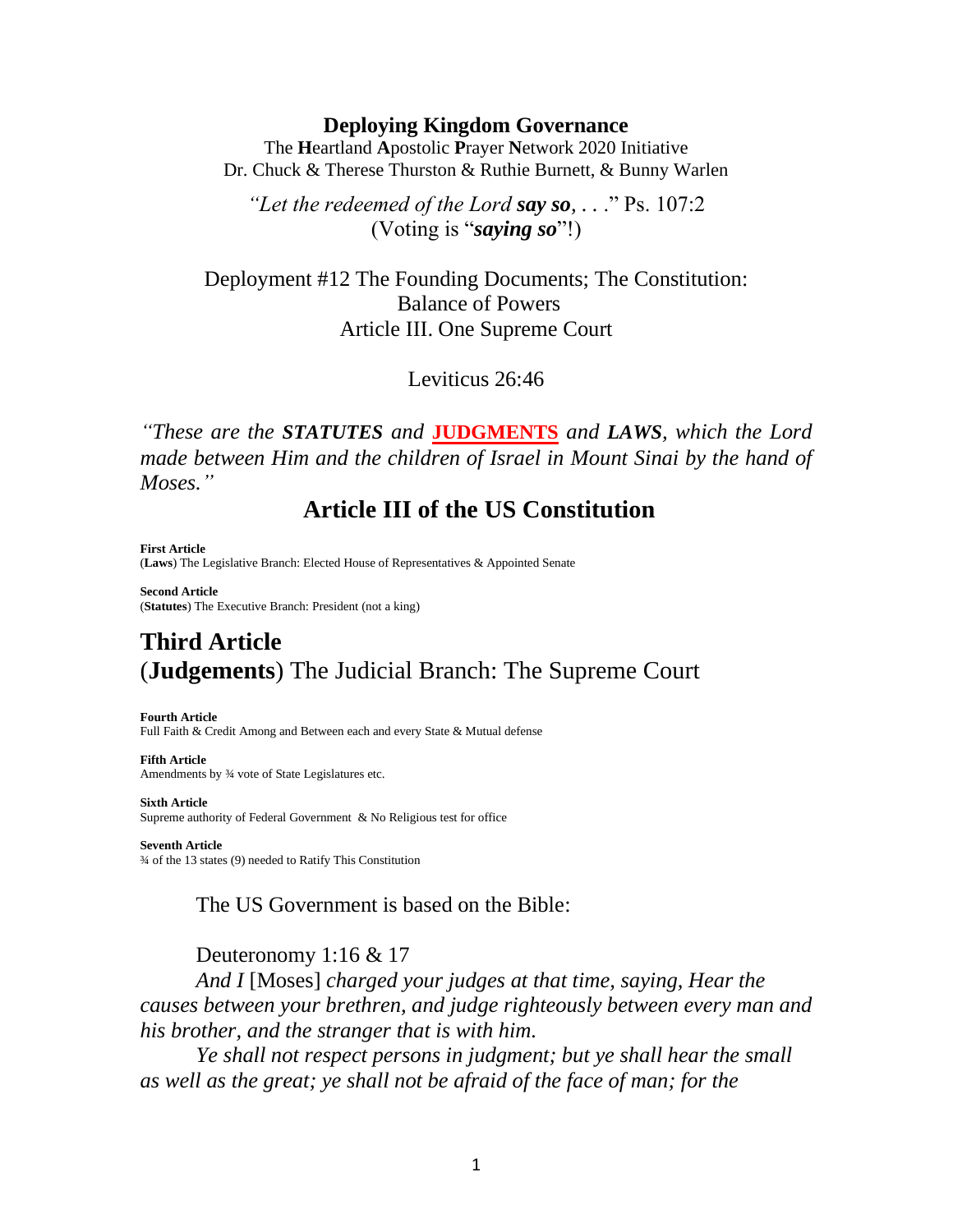*judgment is God's: and the cause that is too hard for you, bring it unto me, and I will hear it.*

#### Deuteronomy 16:18

*Judges and officers shalt thou make thee in all thy gates, which the Lord thy God giveth thee, throughout thy tribes: and they shall judge the people with just judgment.*

*Thou shalt not wrest judgment; thou shalt not respect persons, neither take a gift: for a gift doth blind the eyes of the wise, and pervert the words of the righteous.*

"*The Bible is the best book of all books. For it is the Word of God and teaches us the way to be happy in this world and the next. Continue therefore to read it and to regulate your life by its precepts." "One of the beautiful boasts of our municipal jurisprudence is that Christianity is a part of Common Law . . .There has never been a period in which the Common Law did not recognize Christianity as lying at its foundations . . . I verily believe that Christianity is necessary to support a civil society."* **John Jay, first Chief Justice of the US Supreme Court***.*

The firm basis on the three-legged stool with a Legislative leg, an Administrative leg and a Judicial leg is based on "the STATUTES and JUDGMENTS and LAWS" of Leviticus 26:46 above.

Our founders wisely understood that a pure form of democracy could naturally descend into mob rule and thence into anarchy as we have witnessed this past summer in rioting, luting, burning, assaults and killing; forewarned by both the Apostle Peter and The Lord's brother, Jude<sup>1</sup>.

## **II Peter 2:12**

*But these, as natural brute beasts, made to be taken and destroyed, speak evil of the things that they understand not; and shall utterly perish in their own corruption;*

<sup>1</sup> All 25 verses of that book; most notably Jude 1:10, "*But these speak evil of those things which they know not: but what they know naturally, as brute beasts, in those things they corrupt themselves*."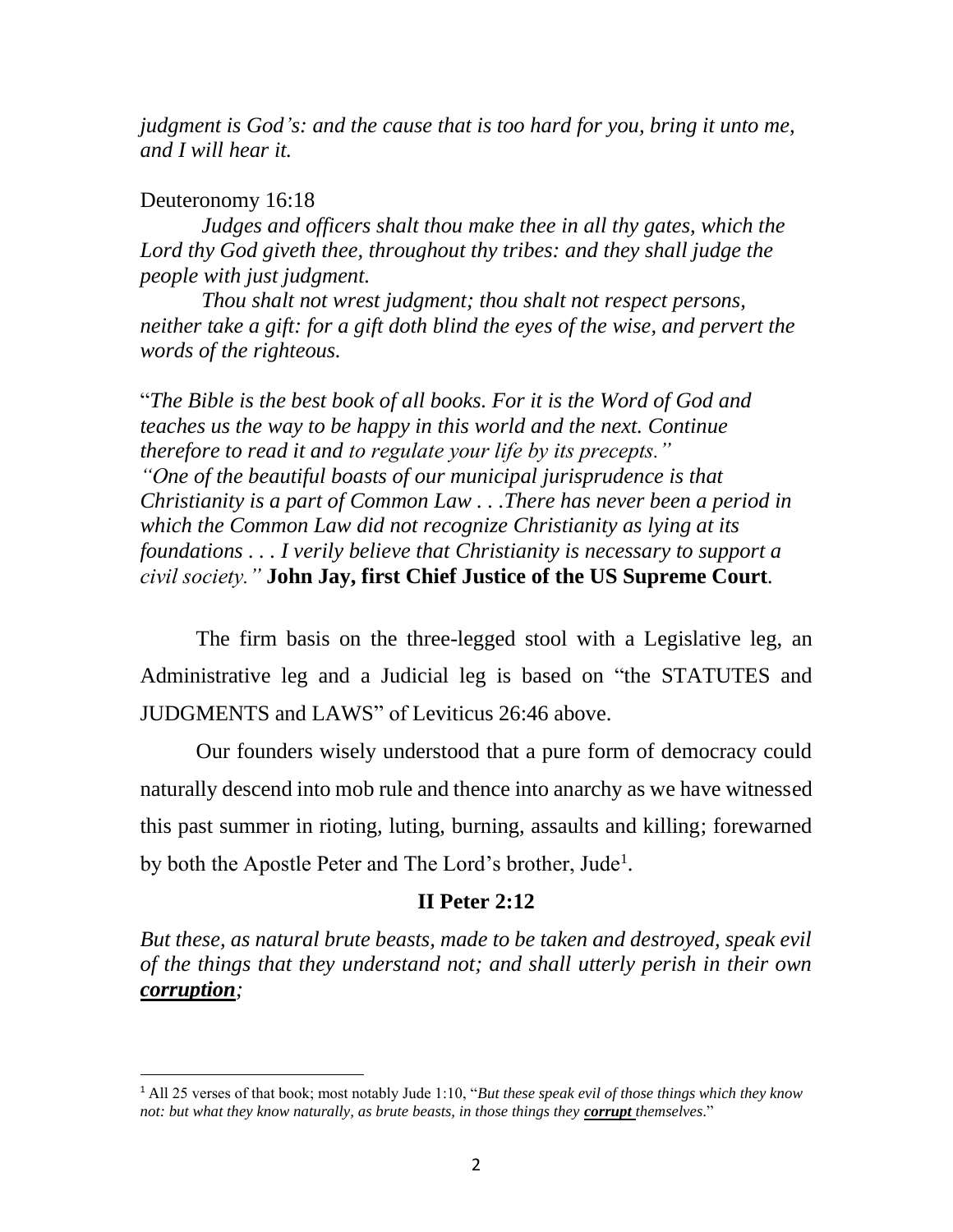The founders sought to prevent such corrupting forces that germinate out of the soil of godless ignorance and debauchery of the masses<sup>2</sup>. By establishing a balancing force of responsible captains of industry, landholders, ministers, and others of means and education, who were most likely to have a working knowledge of the Scriptures at the time. Out of this distinguished sector of society came those who would be appointed as senators, judges, ambassadors, and consuls; not by popular vote of the masses but with their consent as prescribed by Moses.

### **Deuteronomy 1:13-14**

*Take you wise men, and understanding, and known among your tribes, and I will make them rulers over you.* [Appointed by Moses]

*And ye answered me, and said, The thing which thou hast spoken is good for us to do.* [Consented by the people]

The crucial issue for the founders was not so much our modern tension between Liberal or Conservative but rather Anarchy versus Tyranny. Balance



was the objective and blindness to the social influences of wealth, power, and position was crucial. Hence, we have the image of the court as blinded Justice holding up her Scales.

# **Proverbs 1:20-22**

*20 Wisdom crieth without; she uttereth her voice in the streets:*

*21 She crieth in the chief place of concourse, in the openings of the gates: in the city she uttereth her words, saying,*

*22 How long, ye simple ones, will ye love simplicity? and the scorners delight in their scorning, and fools hate knowledge?*

<sup>&</sup>lt;sup>2</sup> Evangelization of the populace into the knowledge of Christ secures freedom best.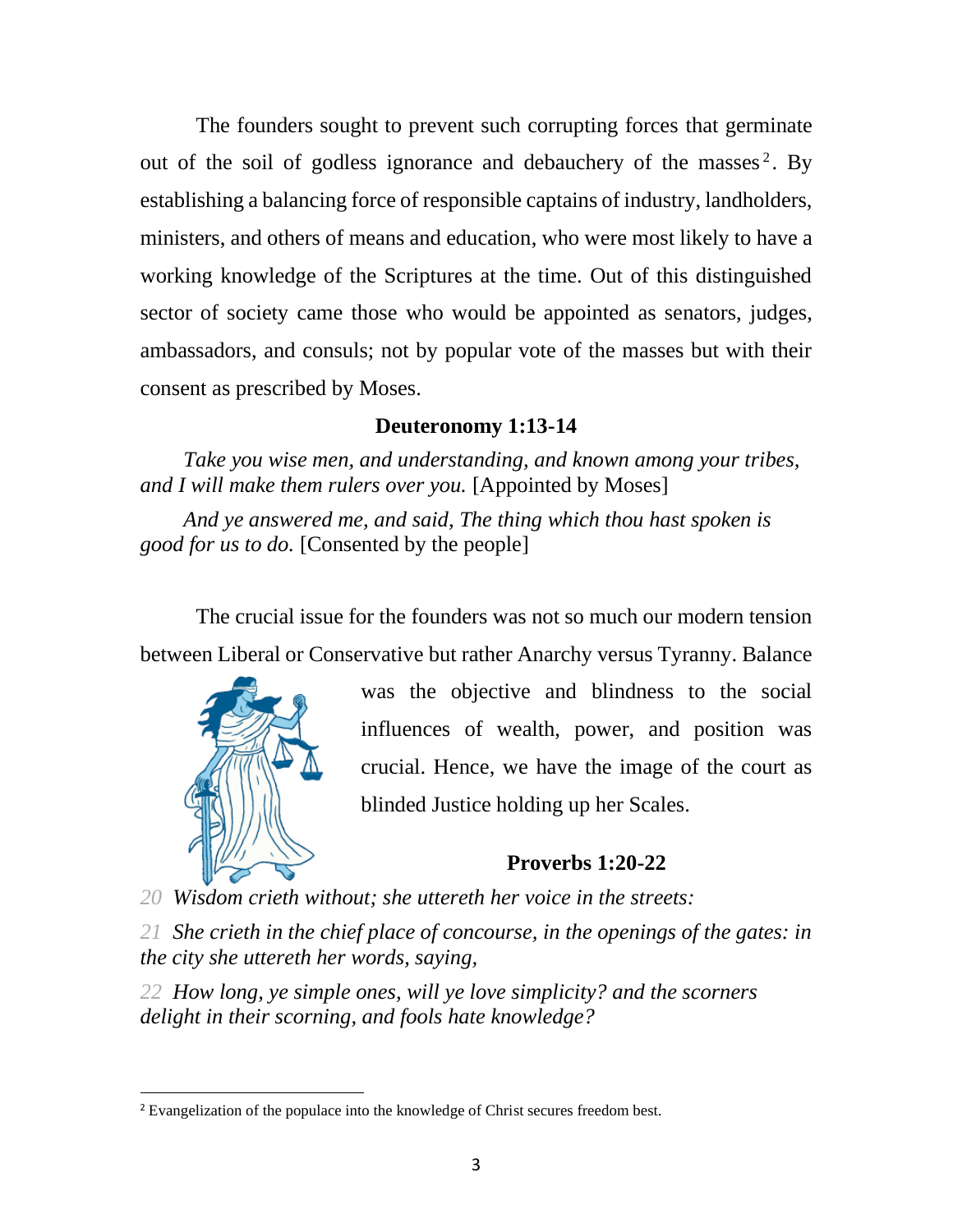It is notable that Article III, of the US Constitution's seven articles, matches the image described in the Third Seal of the seven Seals opened in Revelation, Chapter 6:

# **Revelation 6:5**

*And when he had opened the third seal, I heard the third beast say, Come and see. And I beheld, and lo a black horse; and he that sat on him had a pair of balances in his hand.*

The "*fools that hate knowledge*" simpletons of Proverbs paraded their anti-conservative scorn before the whole nation in the confirmation hearings of Justice Bret Kavanaugh, and Justice Amy Coney Barrett. Conservatives conserve the original intent of the Constitution, trusting in the wisdom and faith of our Founding Fathers who have since passed into that Great Cloud of Witnesses testifying before the Great Judge of the Universe right now.

We held an HAPN intercessory prayer vigil at the Ohio Statehouse during the Kavanaugh hearings. We had to buy new communion wafers at a local Christian store and look what it was called: *Cavanaugh Altar Bread*.

# **Romans 12:1**

*I beseech you therefore, brethren, by the mercies of God, that ye present your bodies a living sacrifice, holy, acceptable unto God, which is your reasonable service.*



Let us pray into this as our deployment: [The Lord's Prayer](https://youtu.be/KfYRXpDKuTo) in Hebrew<sup>3</sup> [In English Andrea Bocelli](https://youtu.be/dLWbvRMbxUI)<sup>4</sup>

<sup>3</sup> <https://youtu.be/KfYRXpDKuTo>

<sup>4</sup> <https://youtu.be/dLWbvRMbxUI>